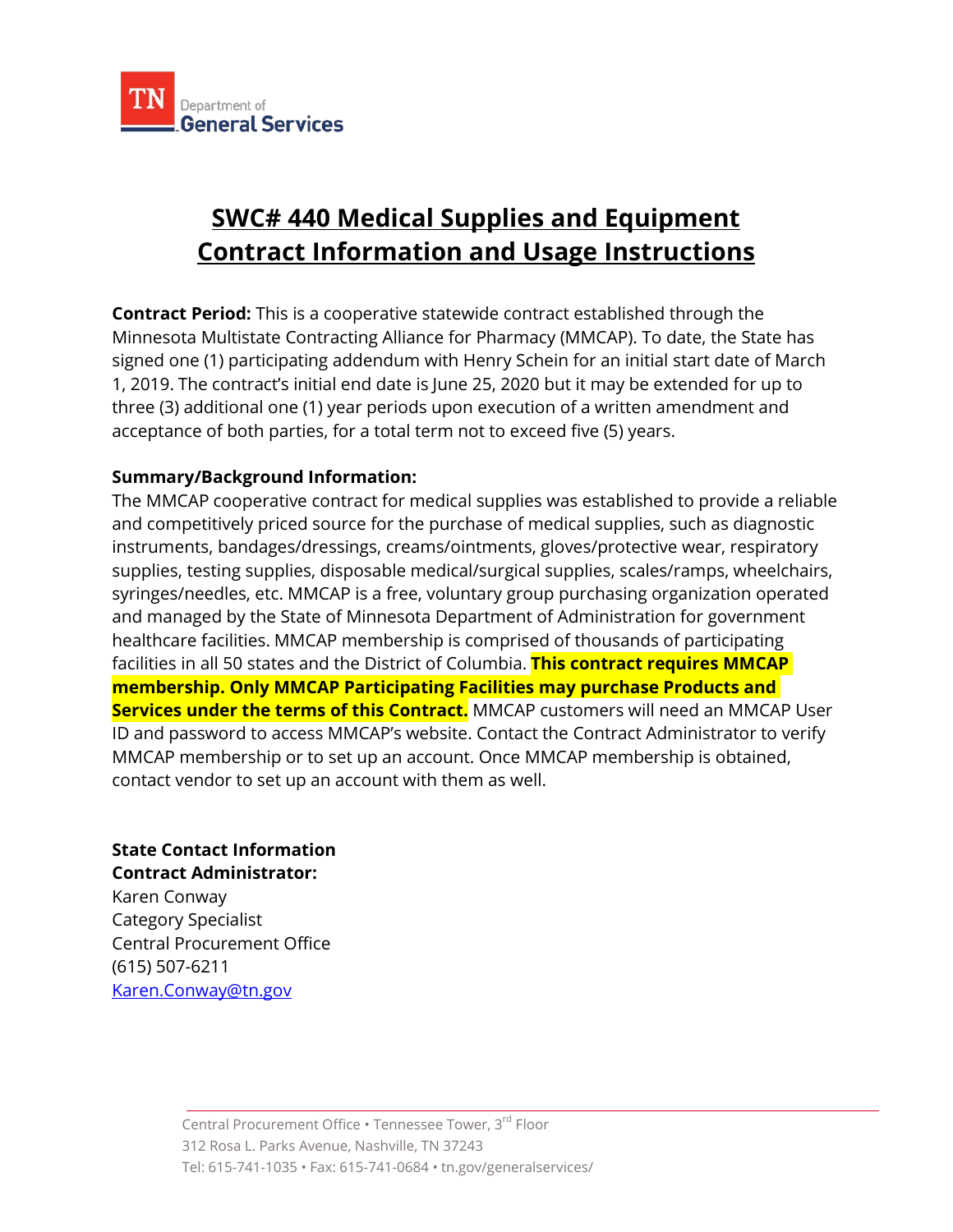#### **Vendor Contact Information:**

| Vendor Name:    | Henry Schein Inc.           |
|-----------------|-----------------------------|
| Contract:       | 61335                       |
| Vendor Number:  | 261                         |
| Vendor Contact: | <b>Tyler Brown</b>          |
| Phone:          | (423) 321-9876              |
| Email:          | Tyler.Brown@henryschein.com |

#### **Customer Service:**

| (800) 472-4346                           |
|------------------------------------------|
| (800) 772-4346 – to place orders         |
| (800) 329-9109                           |
| custserv@henryschein.com                 |
| medsls@henryschein.com - to place orders |
|                                          |

### **Technical Support:**

| Phone: | (800) 711-6032      |
|--------|---------------------|
| Email: | ECS@henryschein.com |

### **Contract Detail and Usage Instructions:**

- **No Minimum Order Requirements** There shall be no minimum order requirements or charges, regardless of order size or payment amount.
- **Shipping Terms** Shipments under this contract shall be FOB Destination, freight prepaid and allowed to the MMCAP Participating Facility's receiving dock or if applicable, its pharmacy, unless otherwise agreed to by Vendor and Participating Facility. Title to and risk of loss of the Products covered by this Contract transfers to the MMCAP Participating Facility upon delivery to the MMCAP Participating Facility, as set forth above. During the term of this Contract Vendor shall not add any fuel surcharges to the purchase of any Products covered by this Contract. Notwithstanding the foregoing, emergency orders, rush orders, orders for Products not regularly stocked by Vendor's local servicing Distribution Center, Products dropped shipped from Vendor's Contracted Supplier, and orders not regularly scheduled are subject to an added shipping and handling charge determined by Vendor and disclosed to a MMCAP Participating Facility upon request. Vendor shall have the right to ship the Products at all times via its own vehicle or a carrier selected by Vendor.
- **Delivery Schedule** Vendor will provide a daily order and delivery schedule for each MMCAP Participating Facility. Vendor will have three (3) business days, from the date the Product is ordered, to have the Product stocked and delivered at no extra cost to the Order Originator, barring any Manufacturer production issues or any minimum order requirements from a Manufacturer.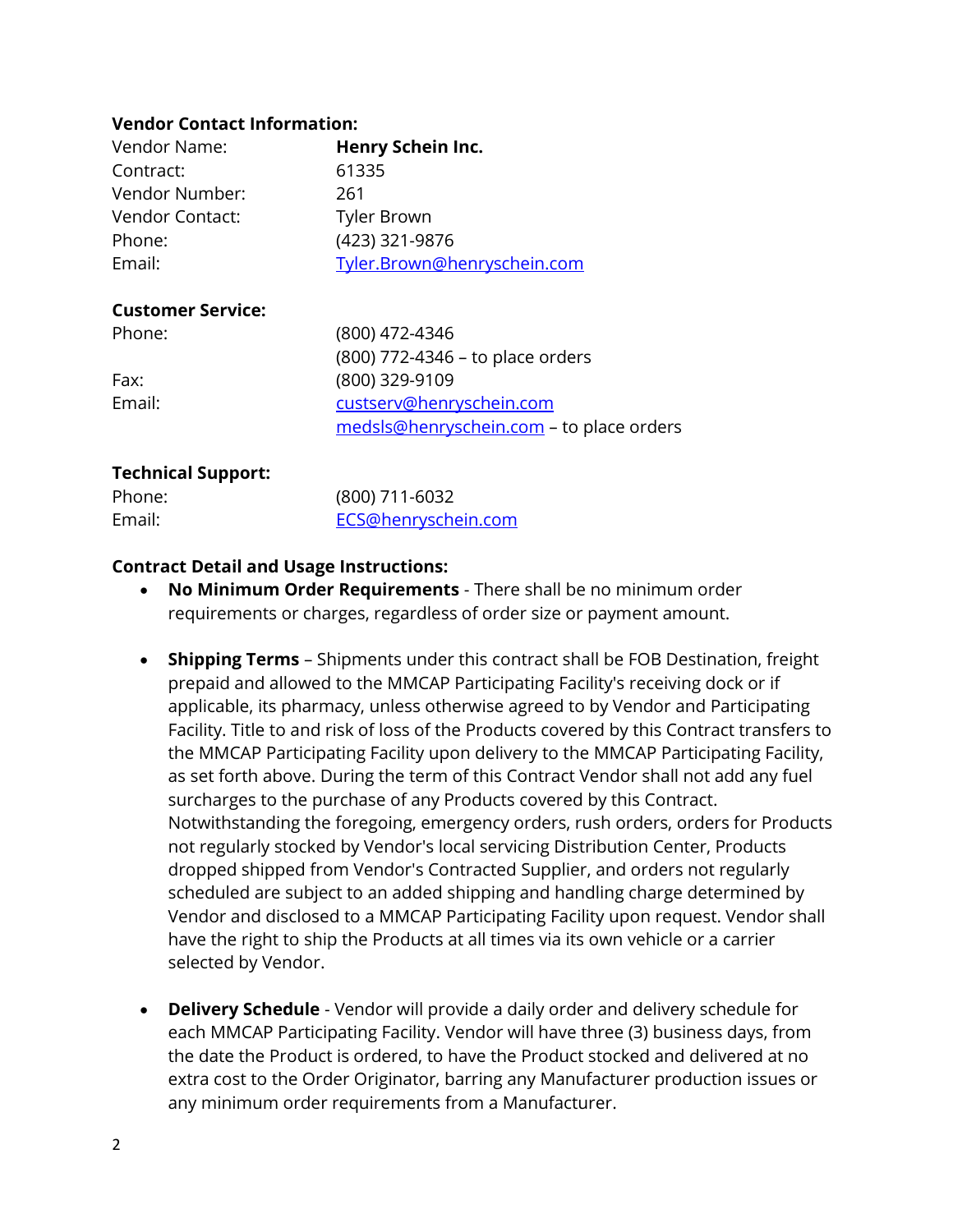- **Delivery Time** Vendor's daily order cut off time will be 3:00pm EST time, with the delivery window from generally between 10:00am – 4:30pm the next business day, depending on location and distance from the servicing distribution center and the location of the applicable MMCAP Participating Facility. Orders received Monday through Thursday will be delivered in an average turnaround time from the placement of an MMCAP Member's Order, to the expected delivery date of the Product of less than three (3) business days. Orders received Friday will be delivered the next business day depending on location and distance from the servicing distribution center and the location of the applicable MMCAP Participating Facility.
- **Accessing Attachment A: Products and Services Pricing**: Henry Schein's price list is available as an attachment under the Edit Comments section of the Contract Entry Page Edison. The MMCAP Participating Member will receive the Contract pricing as set forth, in the following price list tabs: the Brand Label Core Products tab; the Private Label Core Products tab; the Non-Core Products tab; the Equipment Schedule tab, and the Additional Value Offerings tab. The price list for Attachment A on this Agreement is also located next to the Contract, on the MMCAP website (http://www.mmd.admin.state.mn.us/MMCAP/Contracts/Default.aspx), and login credentials are required in order to access it.
- **Product Return Policy:** Attachment I (Master Agreement, Attachment I, pg. 61)
	- o Returns can be easily placed online, through our customer service department or via your consultant. Once the Product is received back into our warehouse, a credit will be processed to MMCAP account and will generate a credit memo. Returned Products must be returned within 30 days of purchase. After the 30 days, a restocking fee will be assessed.

## **Henry Schein CANNOT ACCEPT ANY RETURNS WITHOUT PRIOR AUTHORIZATION**.

To arrange for a return, simply call our Customer Service department or contact your Sales Consultant. The following conditions must be complied with:

> • All returns must be accompanied by a copy of your invoice and a reason for the return.

• Merchandise must be returned in its original container, unmarked, and properly packaged.

• Returned Products must have been purchased within the previous thirty (30) days. Any returns past thirty (30) days are subject to a restocking fee.

• Shortages or errors in shipments must be reported within seven (7) days of invoice date to issue credit (if applicable).

• Shipping charges will apply on all returns.